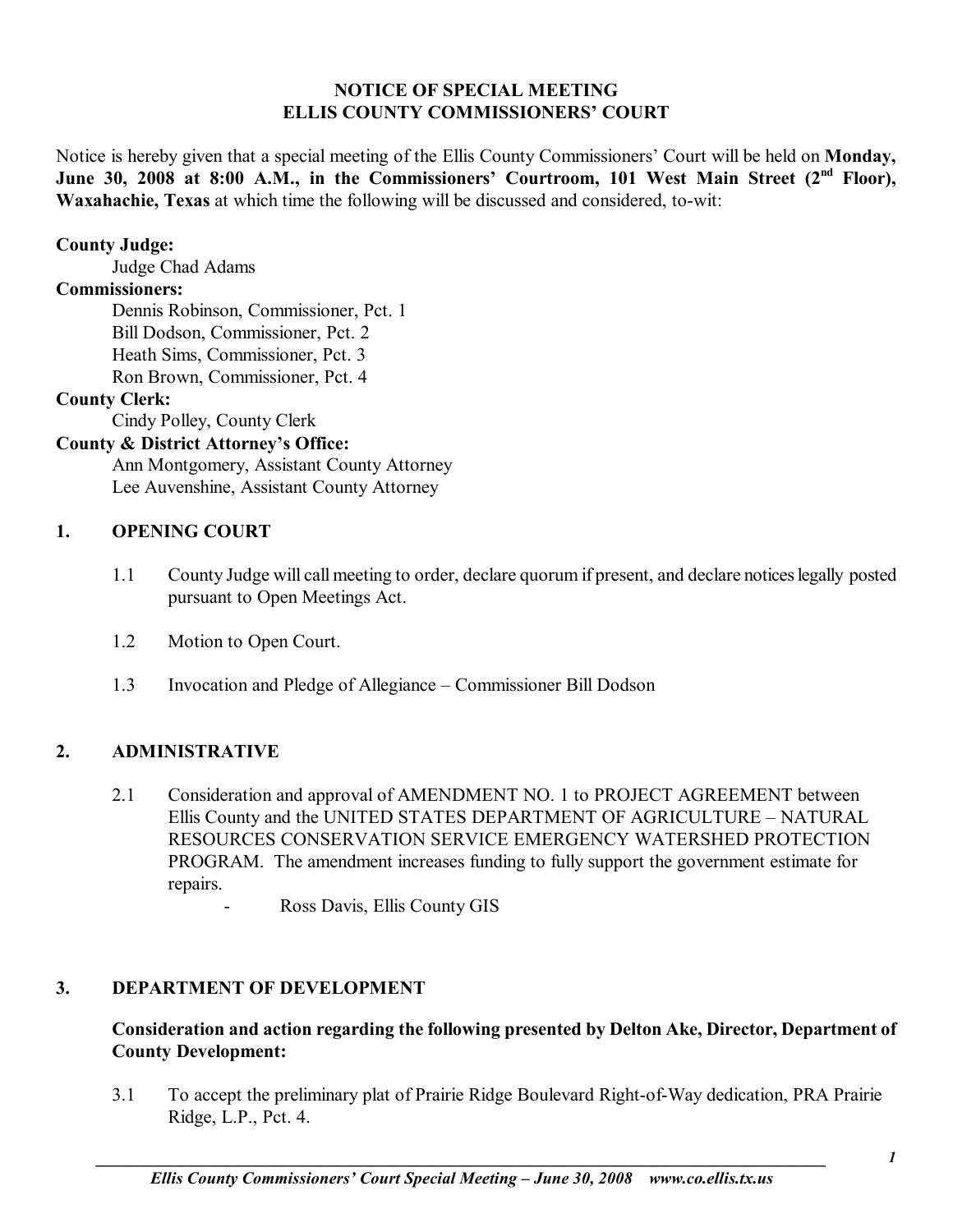## **4. RECESS TO CONVENE TO EXECUTIVE SESSION**

#### **5. EXECUTIVE SESSION**

ìThe Commissionersí Court of Ellis County reserves the right to adjourn into **Executive Session** at any time during the course of this meeting to discuss any of the matters listed in this agenda, in the order deemed appropriate, as authorized by Texas Government Code ß551.071, ß551.072**,** ß551.074 or to seek the advice of its attorney and/or other attorneys representing Ellis County on any matter in which the duty of the attorney to the Commissioners' Court under the Texas Disciplinary Rules of Professional Conduct of the State Bar of Texas clearly conflicts with Texas Government Code Chapter 551 or as otherwise may be permitted under ß551.071, ß551.072**,** ß551.074.î

## **6. ADJOURNMENT OF EXECUTIVE SESSION**

## **7. ADJOURNMENT**

Signed this the 25th day of June, 2008.

 $\mathcal{L}_\text{max}$ 

Chad Adams Ellis County Judge

I, the undersigned, County Clerk of the Ellis County Commissioners Court do hereby certify that the above Notice of Regular Meeting of the Ellis County Commissioners Court is a true and correct copy of said Notice, that I received said Notice, and it was posted at the doors of the Ellis County Courthouse, a place readily accessible to the general public at all times on the 25th day of June, 2008, at a.m./p.m.

Cindy Polley, County Clerk

 $\mathbf{By}$ 

The Commissioners Court reserves the right to consider and take action on the above agenda items in any particular order.

Anyone wishing to address the Commissioners Court concerning a posted agenda item must make a formal request by presenting a "Participation Form" to the County Clerk at least 10 minutes prior to the beginning of the meeting.

If you or your representative, have a disability that requires special arrangements and you plan to attend this public meeting, please contact the County Judge's Office at (972) 825-5011 within 72 hours of the meeting. Reasonable accommodations will be made to meet your needs at the meeting.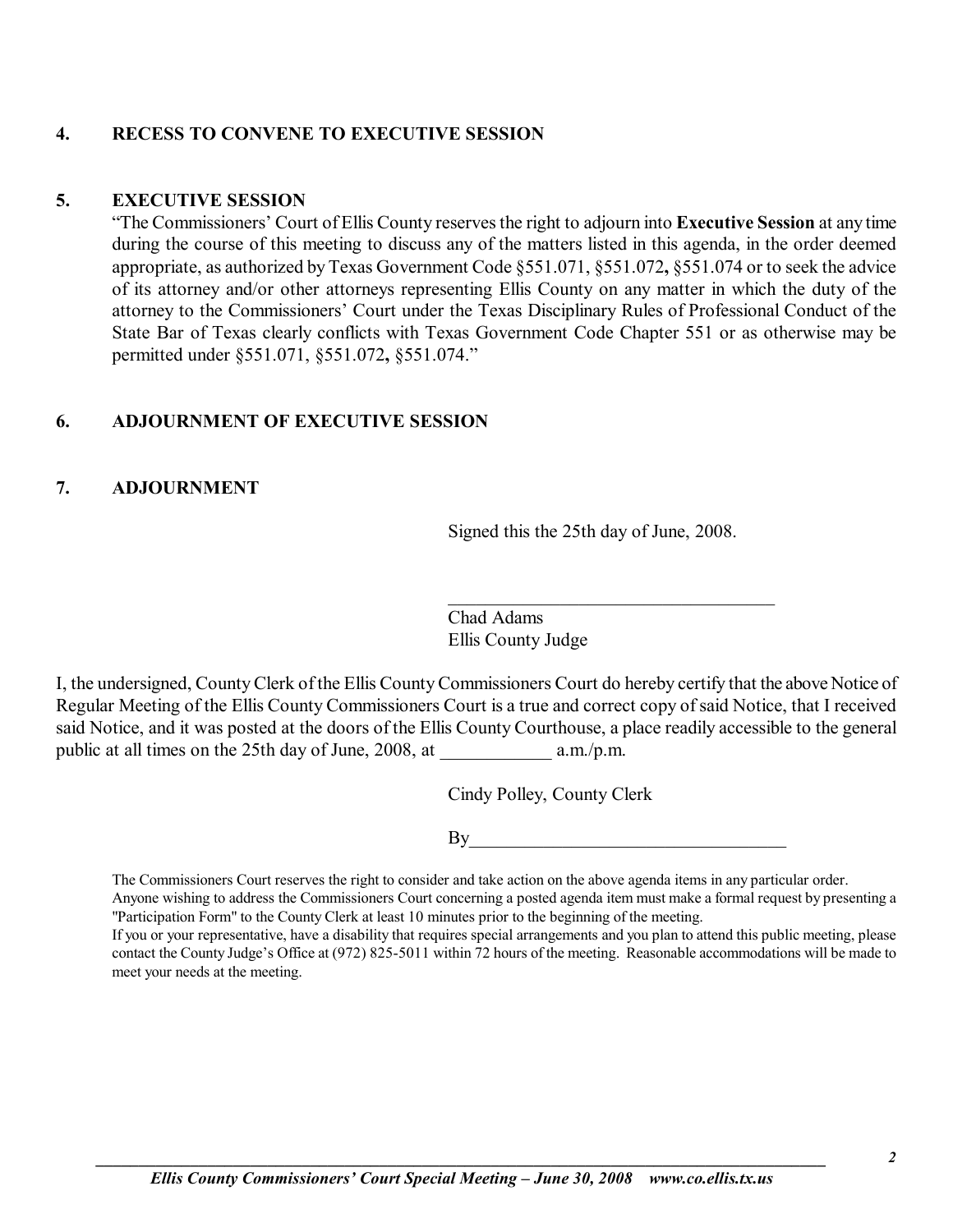## **ADDENDUM NOTICE OF SPECIAL MEETING ELLIS COUNTY COMMISSIONERS' COURT**

Notice is hereby given that a regular meeting of the Ellis County Commissioners' Court will be held on **Monday**, June 30, 2008 at 8:00 A.M., in the Commissioners' Courtroom, 101 West Main Street (2<sup>nd</sup> Floor), **Waxahachie, Texas** at which time the following will be discussed and considered, to-wit:

#### **County Judge:**

Judge Chad Adams

#### **Commissioners:**

 Dennis Robinson, Commissioner, Pct. 1 Bill Dodson, Commissioner, Pct. 2 Heath Sims, Commissioner, Pct. 3 Ron Brown, Commissioner, Pct. 4

#### **County Clerk:**

Cindy Polley, County Clerk

### **County & District Attorney's Office:**

 Ann Montgomery, Assistant County Attorney Lee Auvenshine, Assistant County Attorney

#### **3. ADMINISTRATIVE**

3.2 Consideration and action authorizing payment in an amount up to \$3,635.69 to Brian and Heather Jamison for repairs to their motor vehicle which was allegedly damaged by an employee of Ellis County during the course of his employment on or about May 20, 2008, in exchange for a full release of all claims against Ellis County related thereto.

Lee Auvenshine, Assistant County and District Attorney

## **9. ADJOURNMENT**

Signed this the 26th day of June, 2008.

 $\mathcal{L}_\text{max}$ 

Chad Adams Ellis County Judge

I, the undersigned, County Clerk of the Ellis County Commissioners Court do hereby certify that the above Notice of Regular Meeting of the Ellis County Commissioners Court is a true and correct copy of said Notice, that I received said Notice, and it was posted at the doors of the Ellis County Courthouse, a place readily accessible to the general public at all times on the  $26<sup>th</sup>$  day of June, 2008, at a.m./p.m.

Cindy Polley, County Clerk

 $By \_$ 

Deputy